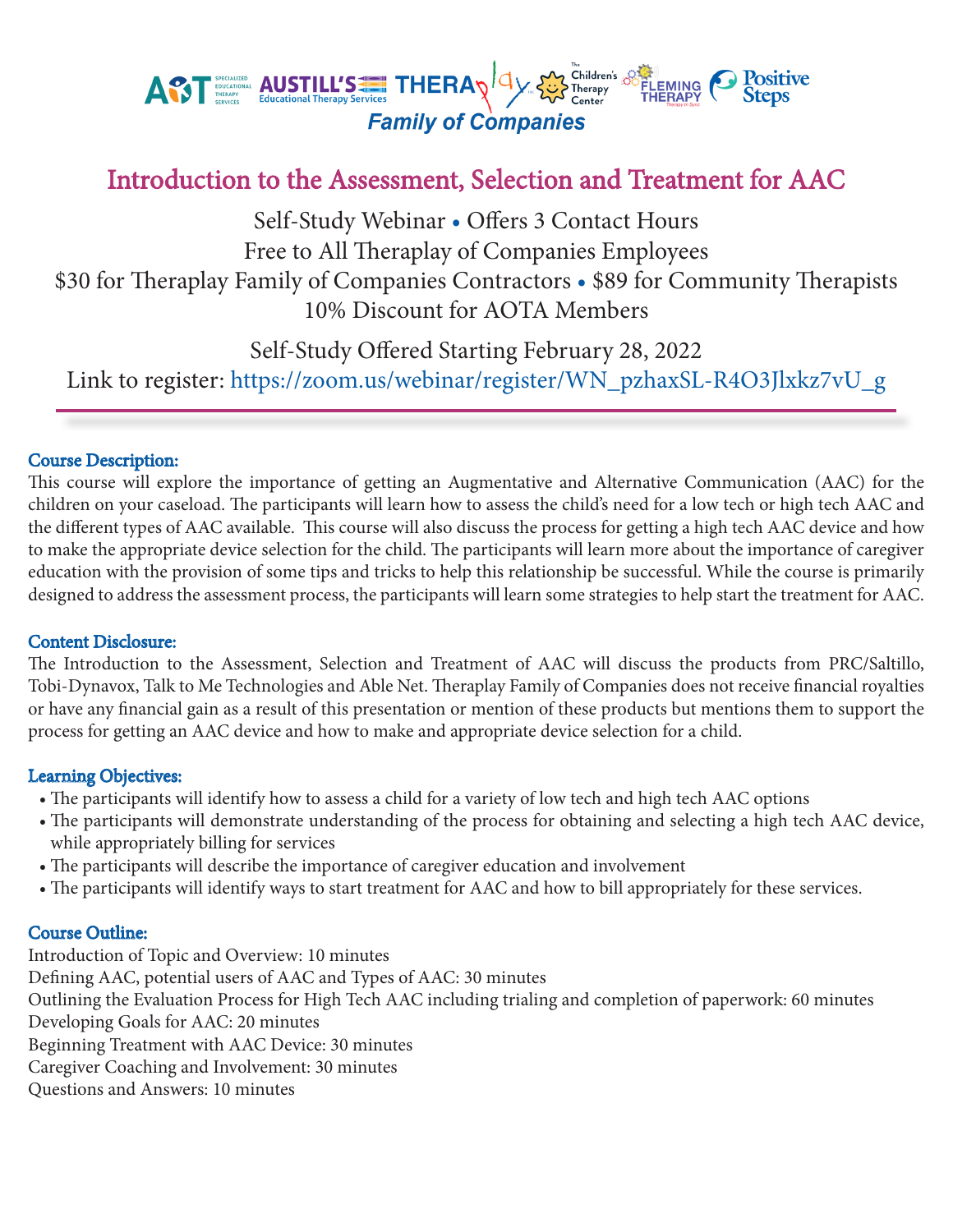#### Presenters:



Jaime Van Echo MS, CCC-SLP



MA, CCC-SLP

Jaime is currently employed at Fleming Therapy in Stafford, Virginia as a clinical provider, CF Supervisor and AAC Specialty Team Member. She has been providing speech services in the schools and in outpatient rehabilitation since 2003 for children from 12 months to 22 years of age. While AAC is a topic of interest, Jaime is passionate about supporting children with communication disorders, especially those who identify as autistic. Jaime is a member of American Speech and Hearing Association's Special Interest Group, 1 Language Learning and Education, Special Interest Group 12 AAC, and supports the American Speech and Hearing Association Political Action Committee. She advocates in the community for employment and inclusion and serves as the Chair for the Prince William County Schools Special Education Advisory Committee.

Kristin is currently employed at Positive Steps Therapy in Gibsonia, Pennsylvania as a clinical provider, Center Manager and AAC Specialty Team Member. She provides speech therapy services in the outpatient and early intervention settings for children birth to 21 years old. Kristin is passionate about providing high quality speech therapy services to children who have complex communication needs, including the use of AAC. Her other areas of interest include children with cleft lip and/or palate and feeding disorders. Kristin is a member of the American Speech Language Hearing Association.

## Presenter Disclosure Statements:

### Relevant Financial Relationships:

Jamie receives a salary from Fleming Therapy. She will reference her place of employment and actual case studies while adhering to HIPPA regulations in her presentation.

Kristin receives a salary from Positive Steps Therapy. She will reference her place of employment and actual case studies while adhering to HIPPA regulations in her presentation.

## Relevant Non-Financial Relationships:

Jaime is a member of the American Speech and Hearing Association since 2003 and affiliated with two Special Interest Groups including Special Interest Group 1, Language Learning and Education and Special Interest Group 12, AAC. Jaime supports the American Speech and Hearing Association Political Action Committee yearly and participates in their activities part-time. Jaime serves as a Chair for the Prince William County Schools Special Education Advisory Committee.

## Kristin is a member of the American Speech and Hearing Association.

## Privacy Policy:

Any and all personal information regarding each attendee will not be disclosed. Summaries of continuing education information will be sent to the individual, upon their written request.

## ADA:

If you require ADA accommodations please contact Sandra L. Wilde-Sutton OTR/L, Senior Educational Coordinator, ssutton@theraplayinc.com, at least two weeks prior to the workshop date so arrangements can be made.